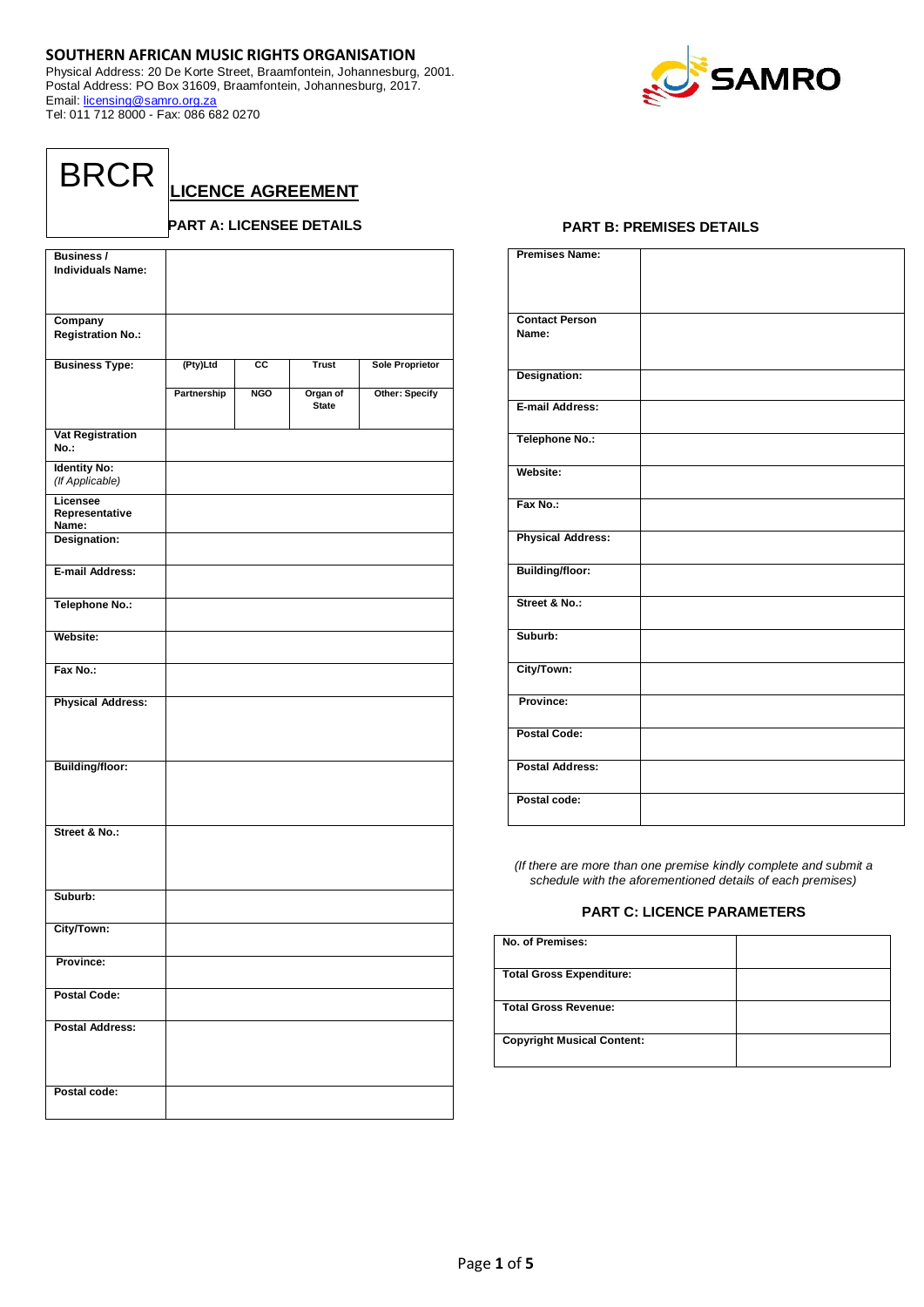## **PART D: LICENCE DETAILS**

## **1. TYPE OF LICENCE:**

1.1 This licence is a **BRCR TYPE LICENCE**.

## **2. GRANT OF LICENCE:**

- 2.1 SAMRO, subject to the Licensee complying with the terms of the Agreement, grants the Licensee a Licence to Broadcast, or permit to be Broadcast, any of the Works of Music for the time being in SAMRO's Repertoire, at the Premises.
- 2.2 The Licence is a 'blanket licence'. The Licensee is therefore entitled to, at the Premises and during the period that the Agreement is in force, Broadcast any of the Works of Music in SAMRO's Repertoire. The licence fee is payable irrespective of whether the Licensee elects to Broadcast SAMRO's Repertoire or not.

## **3. COMMENCEMENT DATE:**

3.1 This Licence will commence on the **1st day of \_\_\_\_\_\_\_\_\_\_\_ 2021\_**\_\_. ("Commencement Date")

## **4. PAYMENT OF LICENCE FEE:**

- 4.1 In consideration for the Licence Granted to the Licensee, the Licensee must pay to SAMRO an annual Licence Fee calculated in accordance with the SAMRO **Tariff BRCR**, as amended from time to time ("Licence Fee").
- 4.2 The Licence Fee is payable annually, in advance, within 30 days (including weekends and public holidays) of the date of invoice.
- 4.3 The Licence Fee is based on the information provided by the Licensee. The Licensee warrants that all information provided to SAMRO is true, correct and up to date.
- 4.4 SAMRO may amend the Tariff and Licence Fee payable, with 3 (three) months' prior written notice of any such amendment to the Licensee.
- 4.5 The Licensee is liable for payment of the amended Licence Fee from the date that the amended Tariff becomes effective.
- 4.6 If any increased Licence Fee becomes payable as a result of a change in the manner and extent of the Broadcast or usage of SAMRO's Repertoire, the Licensee must forthwith pay the proper proportion of such increased fee from the date of such change in the manner or extent of the Broadcast of music.
- 4.7 If the amended Licence Fee is less than that which the Licensee previously paid, the pro-rata balance in respect thereof will be set off as a credit against the Licence Fee payable for the next ensuing year or, at the Licensee's option, refunded.
- 4.8 SAMRO will have the right, at any time during the subsistence of the Agreement, to reassess and check the Licence Fee payable by the Licensee and the parameters upon which the Licence Fee is payable.

# **5. DURATION, COMMENCEMENT AND PLACE**<br>5.1 The Licence will commence on the Commence

- The Licence will commence on the Commencement Date.
- 5.2 The Licence will continue in force for an indefinite period or until terminated by either Party in accordance with clause 16 below.
- 5.3 This Agreement is deemed to be concluded at SAMRO's physical address recorded herein above.

## **PART E: SAMRO TARIFF**

### **6. SCOPE OF TARIFF**

6.1 The **Tariff BRCR** applies to Broadcasts of musical works by community radio broadcasting services.

### **7. LICENCE FEES AND DEFINITIONS**

- 7.1 The Licence Fee is calculated by Gross Revenue received or Gross Expenditure incurred by the Licensee.
- 7.2 **"Gross Expenditure"** means gross operating costs.
- 7.3 **"Gross Revenue"** means the actual gross amounts received by the Licensee including gross revenue from licence or subscription revenue, advertisement and advertising programmes broadcast, grants in aid, subsidies or financial sponsorship and monies received as donations.
- 7.4 **The LICENCE FEE payable will be calculated as follows:**
- **7.4.1 For Gross Revenue of less than R 1 000 000.00 a flat fee rate based on the following:**

|   | <b>EARNINGS (PA)</b>     |   | <b>LICENCE FEE RATE</b>  |   |                      |
|---|--------------------------|---|--------------------------|---|----------------------|
|   | <b>MINIMUM</b>           |   | <b>MAXIMUM</b>           |   | <b>FLAT FEE (PA)</b> |
| R | 1.00                     | R | 25,000.00                | R | 500.00               |
| R | 25,001.00                | R | 50,000.00                | R | 1,000.00             |
| R | 50,001.00                | R | 75,000.00                | R | 1,500.00             |
| R | 75,001.00                | R | 100,000.00               | R | 2,000.00             |
|   |                          |   |                          |   |                      |
| R | 100,001.00               | R | 125,000.00               | R | 2,600.00             |
| R | 125,001.00               | R | 150,000.00               | R | 3,200.00             |
| R | 150,001.00               | R | 175,000.00               | R | 3,800.00             |
| R | 175,001.00               | R | 200,000.00               | R | 4,400.00             |
| R | 200,001.00               | R | 225,000.00               | R | 5,000.00             |
| R | 225,001.00               | R | 250,000.00               | R | 5,600.00             |
| R | 250,001.00               | R | 275,000.00               | R | 6,200.00             |
| R | 275,001.00               | R | 300,000.00               | R | 6,800.00             |
| R | 300,001.00               | R | 325,000.00               | R | 7,550.00             |
| R |                          | R |                          | R |                      |
| R | 325,001.00<br>350,001.00 | R | 350,000.00<br>375,000.00 | R | 8,300.00<br>9,050.00 |
| R |                          | R |                          | R |                      |
| R | 375,001.00               | R | 400,000.00               | R | 9,800.00             |
| R | 400,001.00               | R | 425,000.00               | R | 10,550.00            |
| R | 425,001.00               | R | 450,000.00               | R | 11,300.00            |
| R | 450,001.00               | R | 475,000.00               | R | 12,050.00            |
|   | 475,001.00               |   | 500,000.00               |   | 12,800.00            |
| R | 500,001.00               | R | 525,000.00               | R | 13,550.00            |
| R | 525,001.00               | R | 550,000.00               | R | 14,300.00            |
| R | 550,001.00               | R | 575,000.00               | R | 15,050.00            |
| R | 575,001.00               | R | 600,000.00               | R | 15,800.00            |
| R | 600,001.00               | R | 625,000.00               | R | 16,550.00            |
| R | 625,001.00               | R | 650,000.00               | R | 17,300.00            |
| R | 650,001.00               | R | 675,000.00               | R | 18,050.00            |
| R | 675,001.00               | R | 700,000.00               | R | 18,800.00            |
| R | 700,001.00               | R | 725,000.00               | R | 19,550.00            |
| R | 725,001.00               | R | 750,000.00               | R | 20,300.00            |
| R | 750,001.00               | R | 775,000.00               | R | 21,050.00            |
| R | 775,001.00               | R | 800,000.00               | R | 21,800.00            |
| R | 800,001.00               | R | 825,000.00               | R | 22,550.00            |
| R | 825,001.00               | R | 850,000.00               | R | 23.300.00            |
| R | 850,001.00               | R | 875,000.00               | R | 24,050.00            |
| R | 875,001.00               | R | 900,000.00               | R | 24,800.00            |
| R | 900,001.00               | R | 925,000.00               | R | 25,550.00            |
| R | 925,001.00               | R | 950,000.00               | R | 26,300.00            |
| R | 950,001.00               | R | 975,000.00               | R | 27,050.00            |
| R | 975,001.00               |   | R 1,000,000.00           | R | 27,800.00            |

- **7.4.2 For Gross Revenue earned or Gross Expenditure incurred of more than R 1 000 000.00 a sliding scale licence fee structure will be applied as follows:**
- **7.4.2.1 A percentage of 2.80% of Gross Revenue or Gross Expenditure for 1% - 30% of Copyright Musical Content; or**
- **7.4.2.2 A percentage of 2.85% of Gross Revenue or Gross Expenditure for 31% - 40% Copyright Musical Content; or**
- **7.4.2.3 A percentage of 2.90% of Gross Revenue or Gross Expenditure for 41% - 50% of Copyright Musical Content; or**
- **7.4.2.4 A percentage of 2.95% of Gross Revenue or Gross Expenditure for 51% - 60% of Copyright Musical Content; or**
- **7.4.2.5 A percentage of 3.00% of Gross Revenue or Gross Expenditure for 61% - 70% of Copyright Musical Content; or**
- **7.4.2.6 A percentage of 3.05% of Gross Revenue or Gross Expenditure for 71 – 80% of Copyright Musical Content; or**
- **7.4.2.7 A percentage of 3.10% of Gross Revenue or Gross Expenditure for 81% - 90% of Copyright Musical**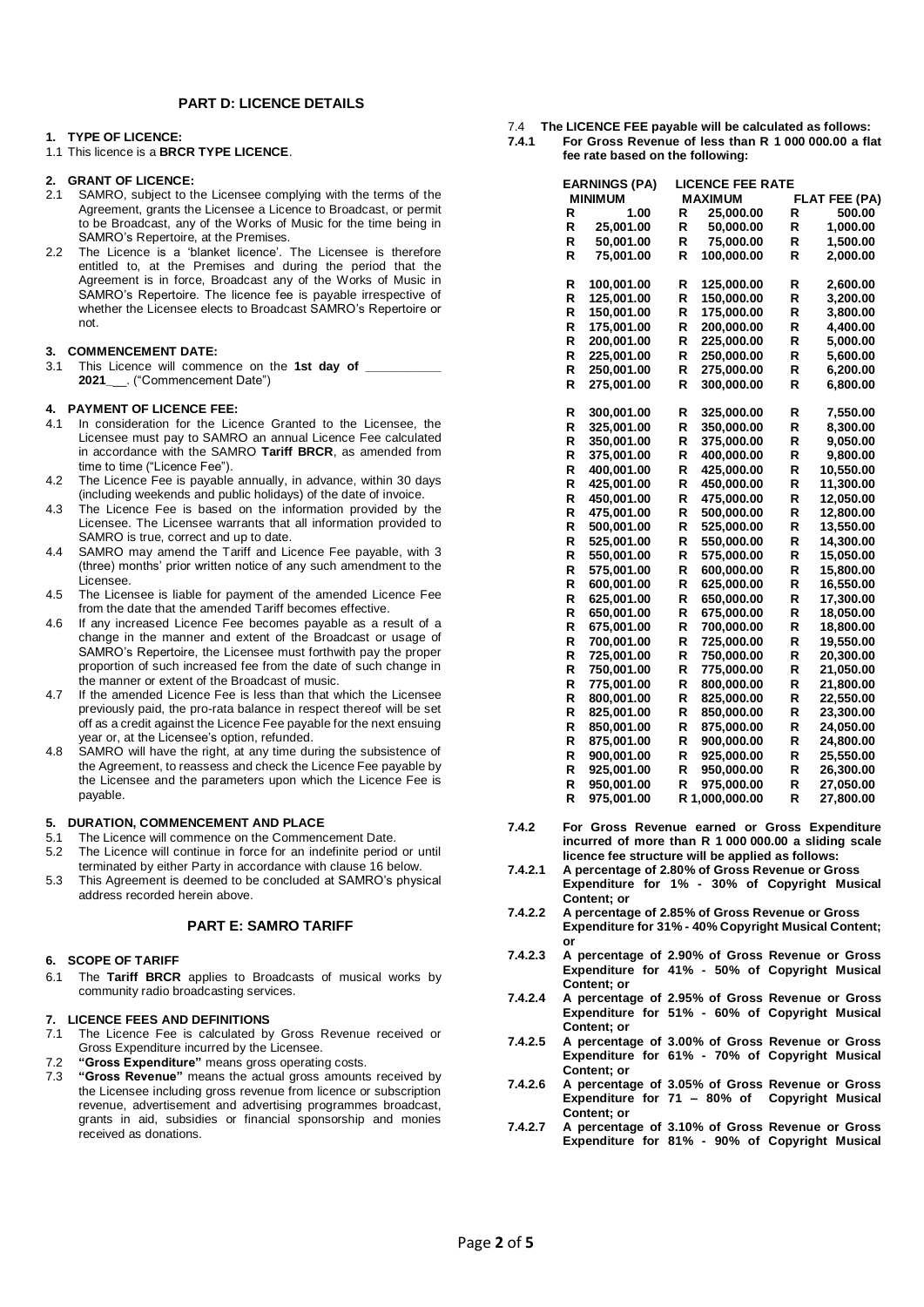**Content; or**

**7.4.2.8 A percentage of 3.15% of Gross Revenue or Gross Expenditure for 91% - 100% of Copyright Musical Content.**

(This agreement consists of Part A, B, C, D, E, F and G. Please see overleaf)

## **PART F: SIGNATORIES**

**FOR AND ON BEHALF OF THE LICENSEE:** 

*Who warrants that he/she is duly authorised to sign this Agreement and is fully aware of the stipulations contained herein.*

| Name:                 |  |
|-----------------------|--|
| Designation:          |  |
| Date:                 |  |
| Witness<br>Signature: |  |

**FOR AND ON BEHALF OF SAMRO:** 

*Who warrants that he/she is duly authorised to sign this Agreement and is fully aware of the stipulations contained herein.*

| Name:              |  |
|--------------------|--|
| Designation:       |  |
| Date:              |  |
| Witness Signature: |  |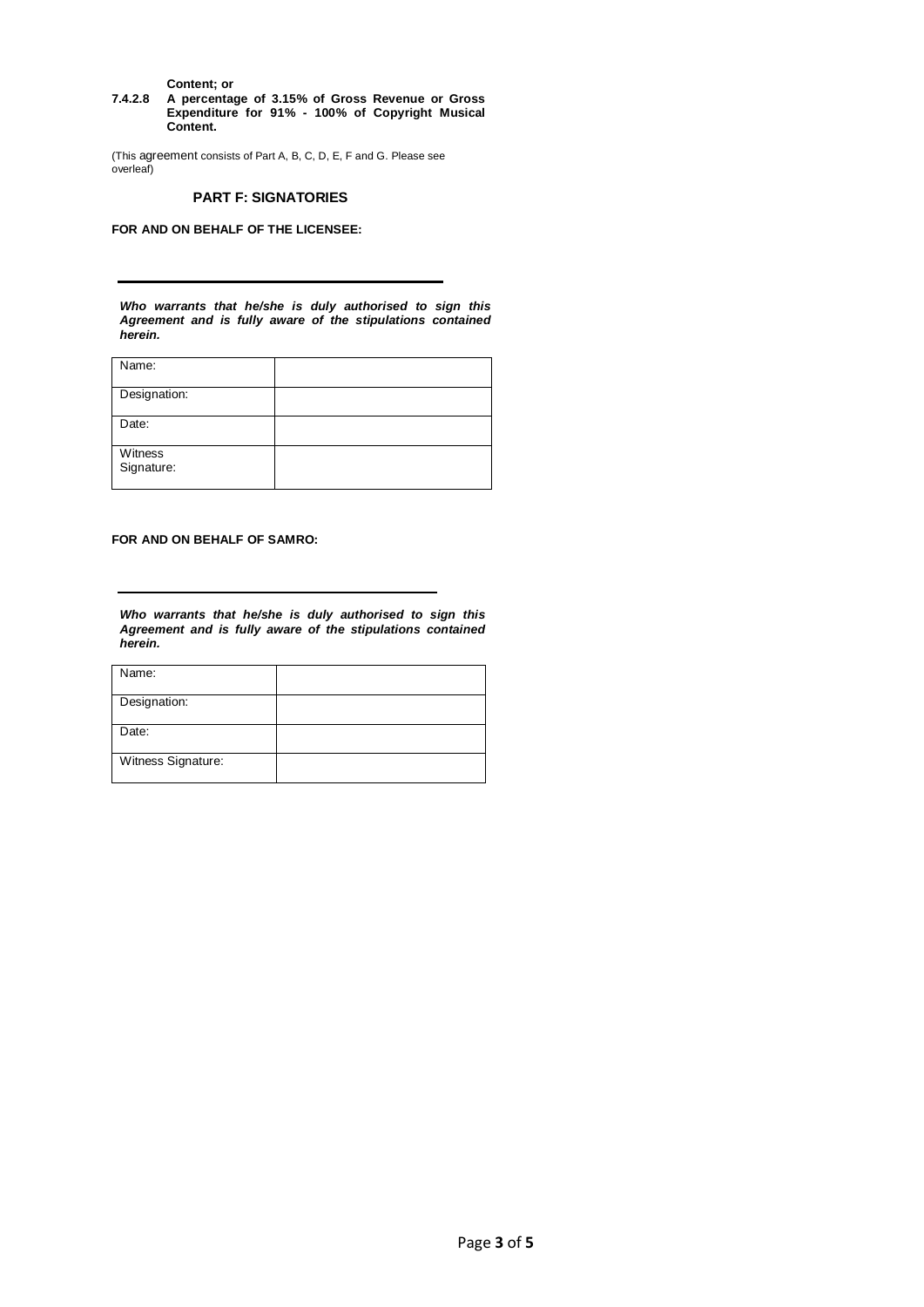### **PART G: GENERAL LICENCE CONDITIONS**

# **8. CRIMINAL OFFENCES**

8.1 The Licensee acknowledges that the use of SAMRO's Repertoire without the required licence constitutes an infringement of copyright and is an offence in terms of the Copyright Act 98 of 1978, punishable by a fine and/or imprisonment.

# **9. DEFINITIONS**

- 9.1 In these Licence Conditions:<br>9.1.1 "Affiliated Societylies"
- **9.1.1 "Affiliated Society/ies"** means any persons that are Collecting Societies (or which perform a role similar to Collecting Societies) in jurisdictions outside South Africa with which SAMRO is for the time being affiliated. A list of Affiliated Societies appears on SAMRO's website and is amended from time to time.
- **9.1.2 "Broadcast/Broadcasting"** means the definition of broadcast in terms of the Copyright Act 98 of 1978.
- **9.1.3 "Collecting Society/ies"** means a society for the protection of intellectual property or collection of royalties and similar consideration for the use of any intellectual property rights in any jurisdiction(s) in the World (including any 'collecting society' established
- under the Copyright Act 98 of 1978, as amended).<br> **9.1.4** "Day" unless otherwise indicated means business days excluding weekend and public<br>
holidays. This definition does not apply to the number of days that the establish
- **9.1.5 "General Amendment"** means an amendment made by SAMRO, from time to time, to these Licence Conditions, on notice to the Licensee.
- **9.1.6 "Licence Conditions"** means the licence terms and conditions contained in this document, as amended from time to time in accordance with this agreement.
- **9.1.7 "Licence Year"** means a period of 12 (twelve) calendar months commencing on the Commencement Date or any anniversary of the Commencement Date during the subsistence of the Agreement.
- **9.1.8 "Members"** means the companies, organisations, persons and entities who are, during the term of the Agreement, members of SAMRO (including the members of the Affiliated Societies), and who have licensed, assigned and/or mandated the licensing of the Broadcast of Works of Music owned and/or controlled by them to SAMRO and/or the
- Affiliated Societies, as the case may be. **9.1.9 "Party'** and/or **"Parties"** shall mean either of the parties to this Agreement and/or both of the Parties as the case may be. **9.1.10 "Personal Information"** has the meaning ascribed to it in the Protection of Personal
- Information Act 4 of 2013, as amended from time to time. **9.1.11 "Premises"** shall mean the premises listed herein and in any related schedule, as
- 
- updated by the Licensee from time-to-time.<br>"S**AMRO's Repertoire**" and/or "R**epertoire**", means all Works of Music of SAMRO's &<br>Members in respect of which SAMRO holds rights of performance, including the Works of Music of the Members of the Affiliated Societies. A list of all SAMRO's Members, as<br>updated from time to time, is available on SAMRO's website.<br>9.1.13 "Tariff Amendment" means an amendment made by SAMRO, from time to time,
- 
- **9.1.14 "Territory"** means the Republic of South Africa, the Kingdom of Lesotho, the Kingdom of Swaziland and any other jurisdiction in which SAMRO is operational from time to time directly and not through an Affiliated Society. **9.1.15 "Work of Music"** means the whole or a part of a musical work or of a musical work in
- combination with lyrics, words or any other literary work written for the purpose of accompanying the music, such as a song.
- **9.1.16** In this document all references to natural persons shall also refer to juristic persons and vice versa.

# **10. WARRANTIES:**

- 10.1 SAMRO warrants that it has the necessary approvals, licences and authorities to grant the Licence. SAMRO, authorised by written deeds of assignment, controls in the Territory, amongst others, the Broadcasting rights in the Works of Music of its Members and of the Members of the Affiliated Societies.
- **10.1.1** The Licensee warrants that it will, for the duration of the Agreement, comply with all laws applicable to the performance of its obligations in terms of this Agreement. **10.1.2** The Licensee warrants that all information provided to SAMRO by the Licensee or on its
- behalf, is complete, true, correct and up to date.<br>**10.1.3** If it appears that the Licensee is a non-existent entity, and/or have not been registered as
- a juristic person at the relevant registrar's office, as at the date of signature of this Licence Agreement the person accepting the licence conditions will be personally liable in terms of the Agreement, and will be bound by the terms and conditions thereof as if such person<br>was referred to and incorporated in the Licence Agreement as the Licensee.<br>10.1.4 No term or condition contained in this Licence Agr
- way that it waives or deprives the Licensee of any rights which the Licensee may have in terms of any applicable laws or to avoid any obligation SAMRO has in terms of any applicable laws or to set aside or override the effect of any provision of such laws or to authorise or do anything that is unlawful in terms of any law.

#### **11. CONDITIONS**

- 11.1 If the Premises are temporarily or permanently used for any Broadcasts or entertainment<br>different in number or type from those forming the basis upon which this licence has been<br>granted to the Licensee by SAMRO, the l
- authorise: **11.2.1** the Broadcast in their entirety of oratorios and other choral works or of excerpts therefrom
- which excerpts are of more than 20 minutes duration;<br>**11.2.2** the Broadcast of ballets, or dramatico-musical works such as operas, musical plays,
- revues or pantomimes in so far as they consist of material written expressly therefor; **11.2.3** the Broadcast of any excerpt from any Work of Music if accompanied by dramatic action,
- dumb show, costume, scenic accessories, or other visual representation of the same work;
- **11.2.4** the Broadcast of any Work of Music accompanied by any words other than those (if any) published or otherwise associated therewith by the copyright owner; any such work in any published or otherwise associated therewith by the copyright owner; any such work in any altered or rearranged form, or with such costume or action as to produce parodied or
- burlesque effects; or any such work adapted to a dramatic form;<br>**11.2.5** the Broadcast (except by means of duly authorised records and/or radio or television receiving sets) of vocal excerpts from dramatico-musical works as aforesaid if the right of

such Broadcast is forbidden or reserved by the copyright owner;

**11.2.6** the Broadcast of Works of Music from beyond the boundaries of the Premises; and/or **11.2.7** the recording of any Work of Music or any portion thereof.

## **12. ENTRY UPON THE PREMISES**

11.1 The Licensee must allow representatives of SAMRO to inspect the Premises, at any time during office hours, for the purposes of checking the particulars upon which the Licence Fee payable by You is assessed, as well as Your compliance with these Licence Conditions.

## **13. LICENCE FEE PARAMETERS**

13.1 The Licensee must within 30 days of the last day of each Licence Year, for purposes of calculating the Licence Fee payable, provide SAMRO with a Licence Parameter Return ( available on the SAMRO website), indicating any and all changes to the licence parameters set out in this Agreement, or on reques

### **14. FAILURE TO MEET REPORTING OBLIGATIONS**

- 14.1 Should the Licensee fail to furnish the Licence Parameter Return referred to in clause 13.1 above within the required time period, SAMRO will be entitled to invoice the Licensee based on the licence parameters upon which the preceding invoice was based.
- 14.2 The provisions of clauses 14.1 do not absolve the Licensee of its obligation to provide SAMRO with its amended and correct Licence Parameter Returns and SAMRO will not be
- precluded from demanding delivery of the said returns. 14.3 In the event that the Licence Fee payable based on the Licence Parameter Return is greater than the Licence Fee payable in terms of clause 13.1, the Licensee will be liable for the difference between the two amounts, together with interest on such difference.

#### **15. MUSIC USAGE RETURN**

- 15.1 The Licensee must, for the duration of the Agreement and on a quarterly basis, submit to SAMRO the following information regarding each and every Work of Music Broadcast at the Premises: the name of the Work of Music; the name(s) of each composer; the name(s) of the arranger; the name(s) of the performer; the name(s) of the publisher; and the number of times each Work of Music was Broadcast.
- 15.2 The Information must be delivered to SAMRO by way of post and/or e-mail, within 30 (thirty) days (including weekends and public holidays) of the last day of each quarter.
- 15.3 The Information must be recorded on a Music Usage Return Form which is available from SAMRO in electronic form.
- 
- 15.4 Each Music Usage Return must be signed by the Licensee. 15.5 SAMRO requires the information set out in clause 15.1 in order to allocate the funds it collects to its Members in accordance with its system of distribution. The Licensee acknowledges<br>that failure to provide this information could result in SAMRO's Members not being<br>remunerated for the Broadcast of their Works of Mus
- 15.6 In the event that the Licensee fails to provide SAMRO with the Music Usage Return, SAMRO may at its discretion secure the services of a third party to collate and prepare the Music Usage Return for the Licensee. The Licensee will be liable for all the costs associated with the collation and preparation of the Music Usage Return by such third party.
- 15.7 In view of the fact that this is a 'blanket licence', it is specifically recorded that the information required to be submitted by You in terms of this clause 15 does not in any way have a bearing on or relate to the quantum or calculation of the Licence Fee payable by the Licensee to SAMRO.

#### **16. TERMINATION**

- 16.1 Either Party may terminate the Agreement and in so doing terminate the licence granted to<br>the Licensee providing the other with 1 (one) months' prior written notice.<br>In the event that the Licence Agreement is terminat
- will remain liable for any and all amounts payable to SAMRO for the licence up to and including the date of termination of the Agreement.
- 16.3 Upon the termination of this contract by either Party, the Licensee will no longer have the authority to Broadcast SAMRO's Repertoire.

### **17. CHANGE IN LICENCE PARAMETERS**

- 17.1 Notwithstanding, and in addition to, Your obligation to provide SAMRO with Music Usage<br>Returns, and for purposes of allowing SAMRO to adjust the Licence Fee payable by You,<br>You must also notify SAMRO in writing of any
- **17.1.1** the manner or extent of the Boadcast of music, as de<br> **17.1.2** the ownership of the Licensee or its business and/or<br> **17.1.3** trading name(s) of the Licensees business and/or the
- 
- 17.1.3 trading name(s) of the Licensees business and/or the Premises; and<br>17.1.4 the date of any of the changes referred to in this clause 13.
- **17.1.4** the date of any of the changes referred to in this clause 13.<br>17.2 This notice must be given in writing to SAMRO and sent by registed
- 17.2 This notice must be given in writing to SAMRO and sent by registered post, fax and/or e-mail within 14 (fourteen) days of such change.
- 17.3 The Licensee acknowledges if it fails to furnish SAMRO with the information set out in clause 17, will have a detrimental effect on SAMRO's Members, resulting in SAMRO's Members not receiving the compensation to which they are entitled.

# **18. TARIFF AMENDMENTS**

- 18.1 Subject to your right to terminate this Agreement, provided for in clause 16 above, SAMRO may at its own discretion amend its Tariff at any time. 18.2 Any Tariff Amendment will take effect 3 (three) months after the date upon which SAMRO
- notifies the Licensee of such the amendment to the Tariff.
- 18.3 You must, within 14 (fourteen) days of being requested in writing to do so, furnish SAMRO with any and all information required for the assessment of Licence Fees payable by virtue
- of any Tariff Amendment. 18.4 SAMRO reserves the right to make such variations in this tariff as it considers appropriate when licensing premises or Broadcasts which, in its opinion, do not fall within the scope of this tariff.

#### **19. GENERAL AMENDMENTS**

19.1 Subject to your right to terminate this Agreement provided for in clause 16 above, SAMRO may at its own discretion, amend the terms upon which this Licence is granted at any time.

### 19.2 The Licensee agrees to be bound by any and all General Amendments from the date

specified in the General Amendment Notice. 19.3 SAMRO may, at its own discretion, amend any errors which are self-evident errors including but without limitation spelling, punctuation, reference, grammar or similar or any other defect that does not materially affect the meaning and intent of this Licence Agreement.

# **20. CONSUMER PRICE INDEX ADJUSTMENTS**

- 20.1 The Licence Fee payable by the Licensee will be adjusted automatically each year, on 1 July, in accordance with the official Consumer Price Index (CPI) as published by Statistics South Africa.
- 20.2 The notice periods provided for in clause 18 above in respect of Tariff Amendments will not